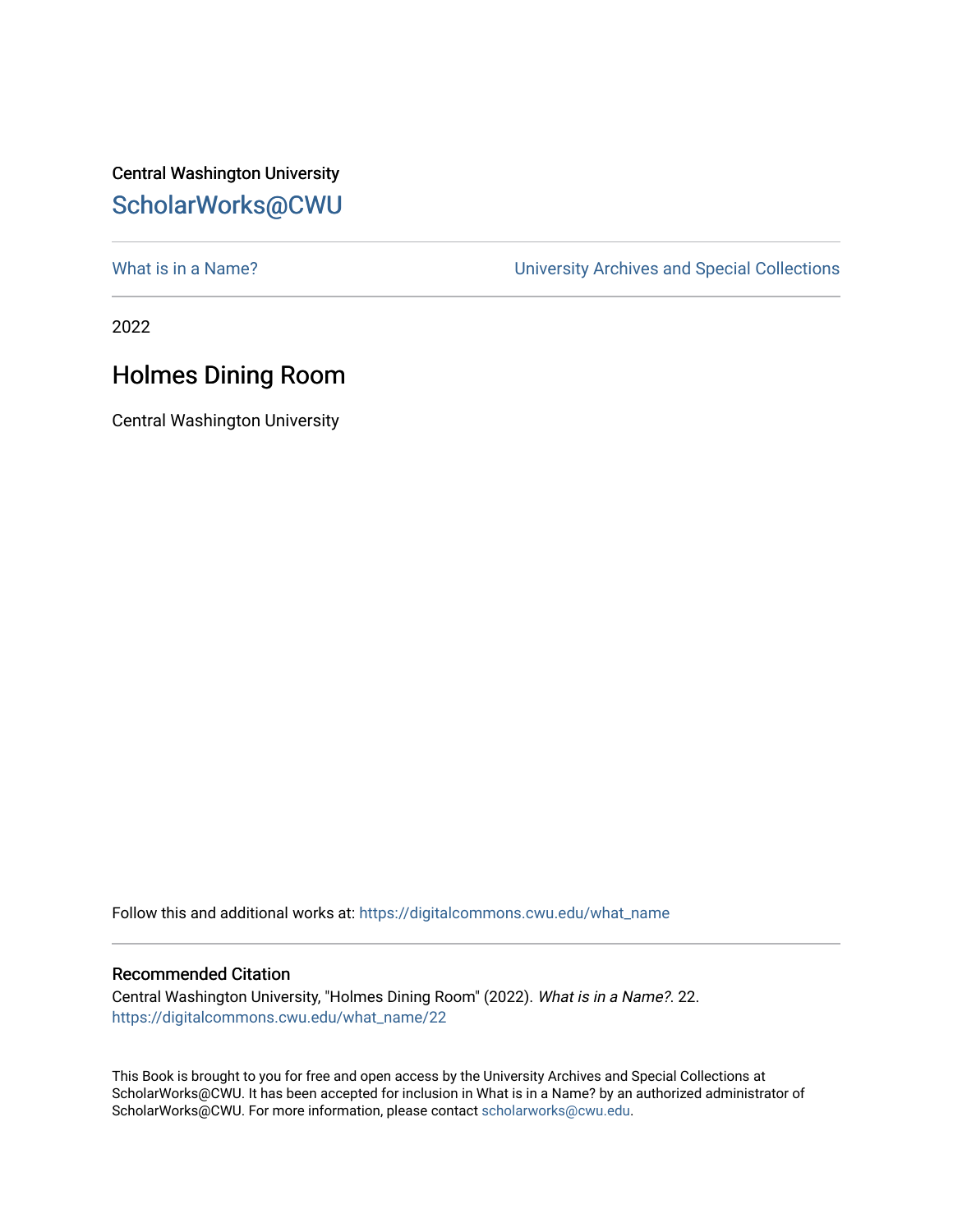## What is in a Name? Holmes Dining Room

Margaret Coffin Holmes gave up her position at Central so her husband, Dr. Otis Halbert "Hal" Holmes, a fellow instructor and the Dean of Men, could continue his career at the university.

It was 1940 and Holmes, who taught English and social studies and had been the Dean of Women for Central Washington College of Education for 10 years, was told she would have to resign because of a wartime regulation stating that public universities could not hire more than one member of the same family.

We don't know how she felt about being told to resign but we do know from the outpouring of support that appeared in the student newspaper that she was well-respected and well-liked.

"To you our good friend, wise counselor, and favorite Dean of Women, we dedicate this issue of the *Campus Crier*, hoping that in some way you will understand our sincere appreciation of you and of the many things you have done for us," noted the newspaper.

Holmes was born in 1896 to Yakima Valley pioneers, Stanley and Anna Coffin. She attended Yakima public schools, Reed College in Oregon, and the University of Washington in Seattle, from which she graduated in 1921.

She arrived at Central in 1931, hired to teach English and sociology, and to serve as the Dean of Women, which meant making sure female students living on campus followed the rules regarding curfews and other matters. In 1933, she married Hal Holmes, who was also a sociology professor at Central and Dean of Men.

In addition to her teaching and dean work, Margaret Holmes gained acclaim as a poet and writer. Her published works included college ballads, tribute poems for her colleagues, a book of rhymes for children titled "Out of the Sky" and a book of poetry titled "Polmes by Holmes." She also had poetry published in the *New Yorker* magazine.

At the time of her resignation from the university, the school paper published one of her poems, "Nola of Kamola," which told the tongue-in-cheek story of Nola Hicks, a farmer's daughter who lived in Kamola Hall and who one day played a pianola (a player piano) so long and so hard that it exploded.

About two years after Margaret Holmes left Central, so did her husband, who was elected to the US Congress. Congressman Hal Holmes would go on to serve until 1958 and, later, donated funding to help construct the Hal Holmes Center in Ellensburg.

Hal Holmes was born in Cresco, Iowa, in 1902. At the age of 13, his family moved to Walla Walla, Washington, where he attended public schools. He graduated from Whitman College in 1923 and earned an advanced teaching degree from Columbia University in New York in 1927.